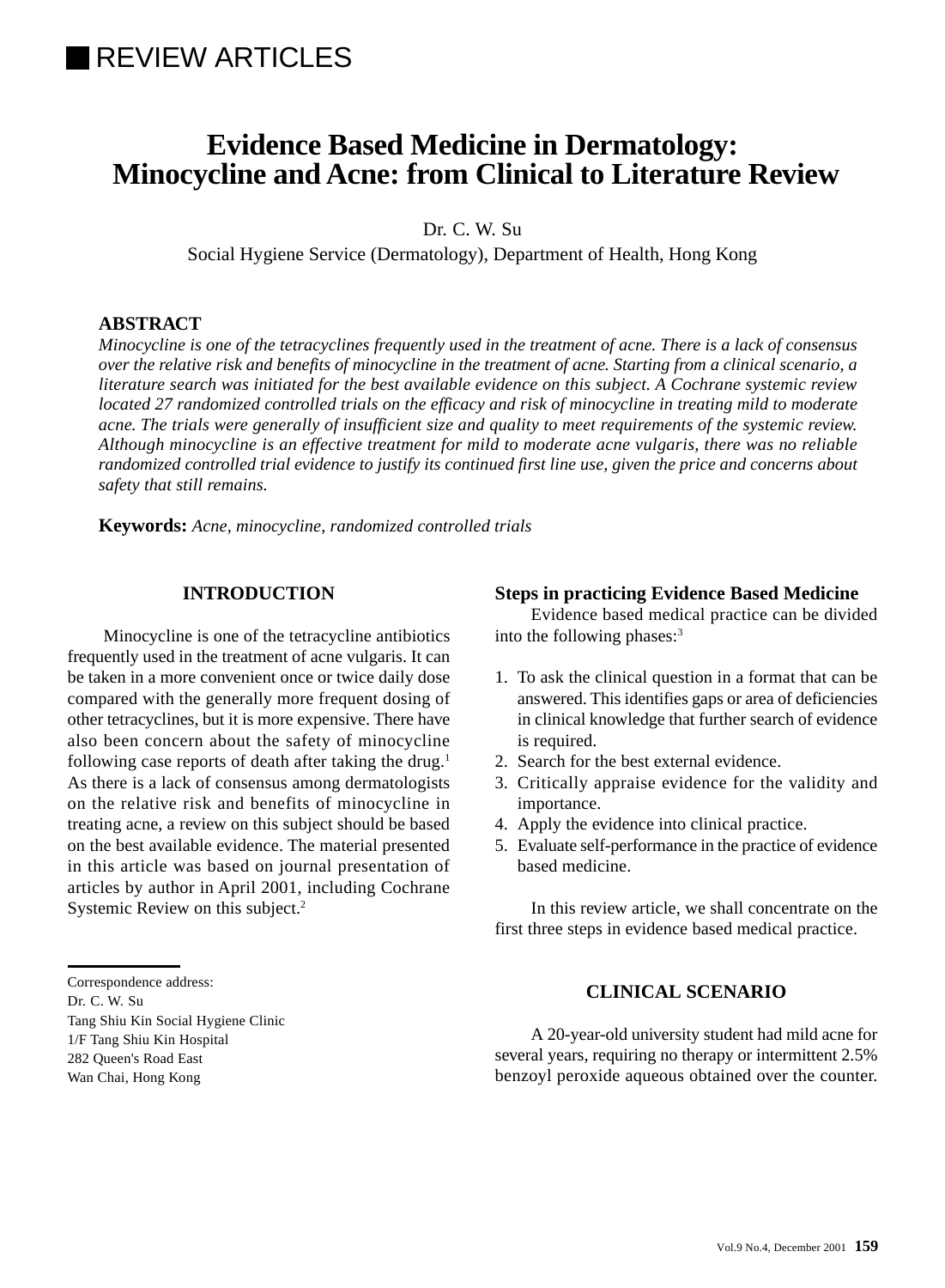Two months ago he experienced a flare up of acne while preparing for his final examination. He visited a general practitioner who prescribed minocycline 100 mg daily and referred him to the dermatology clinic. Now his acne has improved, but he wishes to know whether to continue with minocycline for his acne?

# **ASKING AN ANSWERABLE CLINICAL QUESTION**

The questions that may arise from daily clinical practice can be divided broadly into the following areas:4

- 1. Clinical findings
- 2. Aetiology
- 3. Differential diagnosis
- 4. Diagnostic tests
- 5. Prognosis
- 6. Therapy, harm and cost
- 7. Prevention
- 8. Self improvement

From the clinical scenario above, the clinical problem and question is obviously about therapy, harm and cost. The patient had received two months of minocycline already. Now he wishes to know whether to continue with oral minocycline for full six months or to substitute with an alternative, such as another oral tetracycline or topical antibiotic therapy, after taking into consideration the relative efficacy, side effects, and cost of the therapies.

## **Elements of the clinical question**

The components of a clinical question on therapy can be divided into the following areas: $(1)$  The patient is a male student with mild acne who had recent flare up. (2) The intervention being investigated is acne therapy with oral minocycline. (3) Comparative intervention will, for example, be other oral tetracyclines, or topical antibiotics such as clindamycin. (4) The outcome measures will be improvement in acne, with objective and subjective scores as assessed by the physician and the patient himself, as well as quality of life scores. In addition, the safety and tolerability of minocycline is also assessed.

## **SEARCH FOR THE BEST EXTERNAL EVIDENCE**

The types of evidence available can be broadly classified into the following areas:

- 1. Systemic review of well designed studies, including meta-analysis
- 2. Well designed studies randomized controlled trials, cohort studies, case control studies
- 3. Results of large case series
- 4. Expert opinion

## **Evidence resource**

External evidence from the literature may come from a variety of sources.

Hand searched review articles from recent or current issues of major dermatology journals, such as the Archives of Dermatology, Journal of American Academy of Dermatology, British Journal of Dermatology, and International Journal of Dermatology. Although these may provide useful information of topical interest, they do not necessarily cover the intended search topic unless by chance.

Standard textbooks generally provide comprehensive coverage on a wide range of topics, unfortunately the information they contained become rapidly outdated after publication.

Electronic databases such as the Medline allow rapid search over many journals indexed by the US National Library of Medicine in the Index Medicus. Other electronic databases available on CD-ROM or on the internet world wide web include Cochrane Systemic Review of Randomized Controlled Trials, Journal of Evidence Based Medicine, and American College of Physician Journal Club.

Even with librarian or experienced searchers of electronic databases, a Medline search does not always locate all the relevant articles indexed. The sensitivity of search unfortunately decreases further with lack in search experience.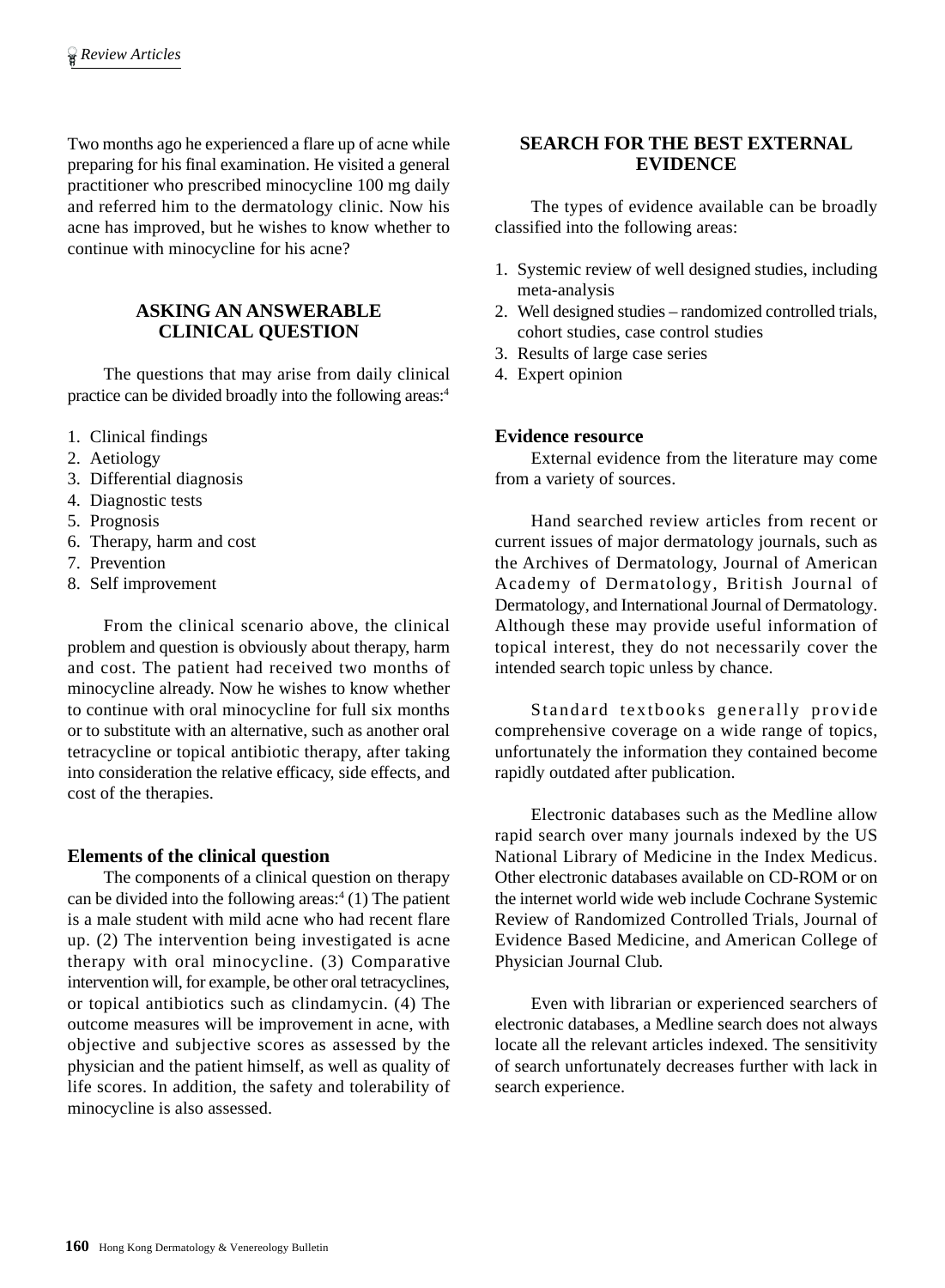A search of the Medline using the keywords acne and minocycline therapy yielded over 200 published articles, mostly uncontrolled trials or case reports. To narrow down the search to randomized controlled trials only, Medline search yielded two articles. One article was a systemic review of randomized controlled trials on minocycline for acne vulgaris: efficacy and safety (Cochrane Review) published by Cochrane Skin Group in Cochrane library.<sup>2</sup> The abstract was available on the following web address: http://www.update-software. com/default.htm. The second article was a randomized controlled trial comparing doxycycline with minocycline in the treatment of acne vulgaris.<sup>5</sup> It was one of the studies included by Cochrane Systemic Review mentioned above for analysis.

Cochrane Collaborative Review Groups consist of a panel of international experts initiated and coordinated by health care epidemiologists at Oxford University UK, to perform systemic reviews of randomized controlled trials in a specific field. There were 50 different groups starting alphabetically from acute respiratory infections to wound care. Cochrane Skin Group (Group 46) was responsible for systemic reviews in dermatology.

## **CRITICAL APPRAISAL OF EVIDENCE FOR VALIDITY AND IMPORTANCE**

The criteria used to assess the validity of a systemic review are listed in Table 1.6

The objectives of the Cochrane systemic review on minocycline for acne vulgaris: efficacy and safety, were to collate and evaluate evidence on the clinical efficacy of minocycline in the treatment of inflammatory acne vulgaris. It also compared the efficacy of minocycline with other drug treatments for acne and estimated the incidence of adverse drug reactions.

#### **Table 1. Assessing the validity of systemic overview**

- 1. Did the overview address a focused question? (What is the objective?)
- 2. Were the criteria used to select articles for inclusion appropriate?
- 3. Is it unlikely that important relevant studies were missed?
- 4. Were the methodology and validity of included studies appraised?
- 5. Were the results similar from study to study?

The studies included in the systemic review were randomized controlled trials, assessing the efficacy of minocycline at any dose in comparison with control, which may be a placebo or another active acne treatment. The participants should have inflammatory acne vulgaris on face and/or upper trunk, which may be papulopustular, polymorphic or nodular acne. The outcome measures evaluate clinical efficacy and patient acceptability in a defined way (for example, lesion counts, acne severity scores, physician's global evaluation and patients' self-assessment).

Trials were not excluded on the basis of language. Non-English studies were translated to English if it was not apparent from their original language whether they were randomized control trials or not. The resources and databases on which the studies were located include MEDLINE, EMBASE, Biosis, Biological Abstracts, International pharmaceutical abstracts, Cochrane Skin Groups Trial Register, Thesis Online, BIDS ISI Science Citation Index, BIDS Index to Scientific and Technical proceedings. Other methods to ensure that important studies were not missed included scanning references of articles already retrieved, hand searching of major dermatology journals; last but not least personal communication with trialist and drug companies on unpublished data to reduce publication bias.

## **Description of studies**

There were a total of 72 studies of minocycline in acne, 32 studies were randomized control trials, two studies were duplicate, two were interim report, and one study compared minocycline with streptokinase versus placebo. Therefore only 27 studies met the primary inclusion criteria, with 3031 subjects in total, and sample sizes varying from 18 to 325 subjects (median 85).

## **Methodological quality of studies**

Two reviewers independently assessed each study to see if it met the inclusion criteria for review. The methodology and validity of included studies were appraised according to assessment criteria listed in Tables 2 and 3.7,8 The methodological components concern overall trial design and execution.7 The substantive components are specific to the topic under discussion.<sup>8</sup>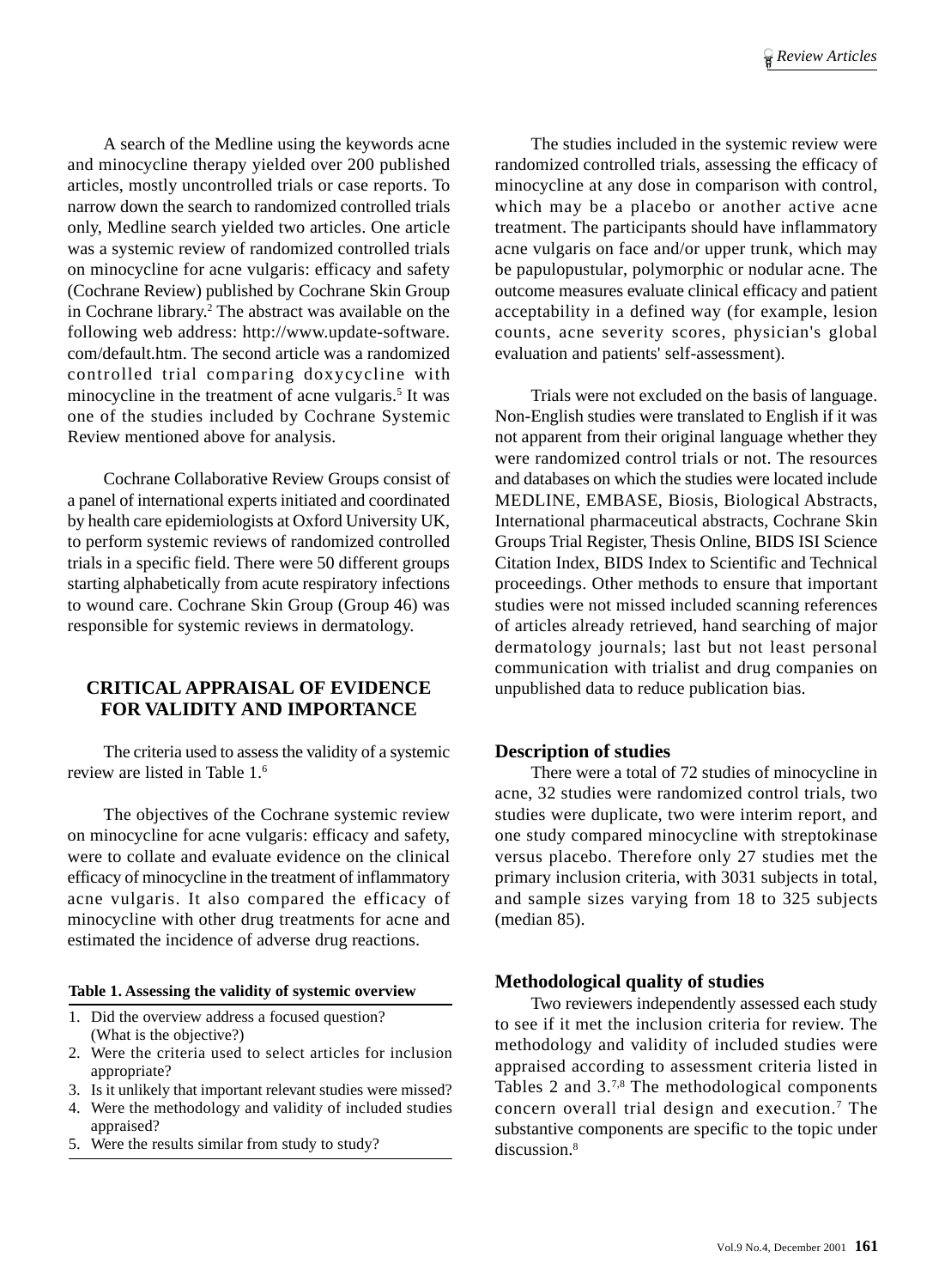## **Table 2. Appraisal of included studies-methodological components**

- 1. Adequate sample size enrolled
- 2. Correct randomization protocol, allocation concealed
- 3. Baseline comparability of groups
- 4. Withdrawals (number and reason) clearly stated; all patients enrolled in the trial accounted for
- 5. Appropriate method of analysis (for example, Intention to Treat analysis)

## **Table 3. Appraisal of included studies-substantive components**

- 1. Adequate study duration
- 2. Explicit and appropriate inclusion/exclusion criteria
- 3. Concomitant medication prohibited, monitor patient compliance
- 4. Standardize skin hygiene routine, control for ultraviolet light exposure
- 5. Uniform site of evaluation
- 6. Number and timing of assessments standardized
- 7. Evaluation of inter-assessor variability

The main theme was heterogeneity among the 27 trials, with variety and differences rather than consensus and standardization. Fourteen studies were conducted in more than one center (Dermatology clinics, Air Force, college and university volunteers, and general practice). Only two studies performed power calculation to estimate sample size of trial. Twenty of 27 trials were of insufficient size to detect any real difference between treatments if one existed. Only five trials mentioned how the randomization procedure was carried out. Eleven studies were not blinded, these were not excluded but analyzed in consideration of bias associated with open trials. The duration of trials varied from five to 24 weeks, the majority of trials (14/27) were for 12 weeks only.

Entry (inclusion) criteria were reported in all trials, but were not standardized across trials. Eight trials specified whether mild, moderate, severe and nodular acne were included, six trials had no statement of disease status as an entry criterion, and one trial simply stated acne that merited antibiotic therapy. Exclusion criteria were mentioned in all but five trials. These included hypersensitivity, pregnancy, and lactation.

The washout period of previous acne treatments on entry to trials varied from 48 hours to four months. Five studies failed to mention stopping previous medications prior to entry into trial. Nine trials specifically disallowed concomitant therapy that might affect acne severity.

Most trials tried to show that different treatment groups were comparable at baseline. For example, age (16/26 trials), sex (15/23 trials), weight (6/26 trials), lesion count or scores (15/26 trials), duration of acne (5/26 trials), and acne grade or severity (11/26 trials).

In the 27 studies a total of 50 different outcome measures were used. Most trials used more than one outcome measure. Ten trials used some acne grade or overall severity score, 20 trials used some form of lesion count, 15 trials included separate counts for inflamed and non-inflamed lesions. Categorical outcome measures such as physicians global evaluation and patients global assessments were reported respectively in 10 trials. Three trials used visual analogue scale to obtain patients assessment, two trials used quality of life questionnaire, and one trial evaluated patient satisfaction.

It was unclear how withdrawals or patients who failed to attend one or more visits were dealt with. Few studies specified how many of the patients enrolled had been included in the final analysis. Most studies were analyzed on a per protocol basis, only 7/26 trials used intention to treat analysis, and three used both methods.

Twenty-six trials reported data on adverse events, side effects or tolerance. How unwanted effects were identified were often not given or rarely adequate. Sometimes they were obtained by asking the patient directly, by patients' spontaneous reporting of subjective symptoms such as dizziness, or physicians observation of objective signs such as urticaria. There was confusion about definition, with arbitrary decisions about which adverse reactions were possibly drug related. In six studies, side effects were only reported if it led to withdrawal of therapy.

## **Minocycline comparators**

Among the 27 trials, one trial compared minocycline versus placebo, another trial was a minocycline dose response study. Seven trials compared minocycline with other tetracyclines or oxytetracycline. Five trials compared minocycline with doxycycline, and three trials compared minocycline with topical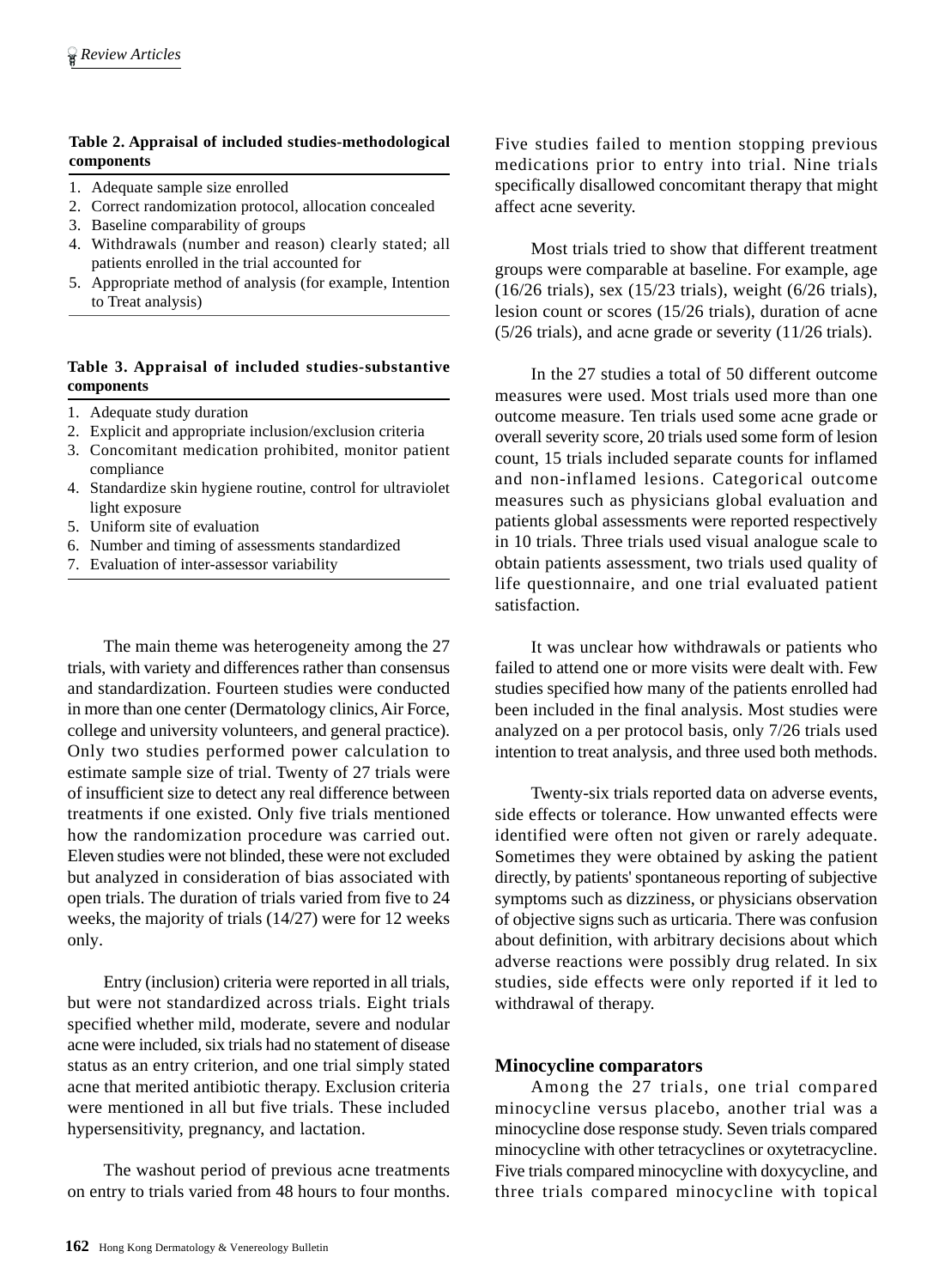clindamycin. Other comparators include isotretinion, Diane, topical fusidic acid, topical erythromycin and zinc. The methodological deficiencies of individual trials were discussed in the Cochrane Review.4

#### **Minocycline versus placebo**

This study compares minocycline 200 mg daily for one week followed by 100 mg daily for four weeks with placebo treatment of identical appearance. It was a randomized double-blind cross-over study of five weeks for each arm, with no washout period in between.<sup>9</sup> During the first phase, minocycline demonstrated significant reduction in summed weighted acne lesion score, but placebo group did not.

## **Dose response of minocycline**

This was a randomized double-blind control trial comparing minocycline 100 mg daily for eight weeks with minocycline 100 mg daily for two weeks followed by 50 mg daily for six weeks.10 The study found no significant difference between dosage regimens in outcome measures using either per protocol or intentional to treat analysis. However, due to the short duration of study (eight weeks only), inference could not be made concerning the relative efficacy in long term treatment. There were no adequate dose response studies to confirm that 200 mg and 100 mg per day were equivalent in terms of clinical efficacy.

## **Minocycline versus other tetracyclines**

One trial found that significantly more patients show improvement in their acne after receiving four weeks of minocycline instead of oxytetracycline.<sup>11</sup> Two trials showed statistically significant difference in favour of minocycline over tetracycline in acne after six weeks.<sup>12,13</sup> In all cases where initial response to minocycline was faster, the magnitude of reduction in acne severity at the end of treatment (12-24 weeks) was similar.

All five trials that compared patients receiving minocycline and doxycycline showed no overall difference in acne improvement between the drugs.<sup>5,14-17</sup> There was no evidence of earlier onset of acne improvement with minocycline compared with doxycycline. However, pooling of data was impossible due to variability of dosage and methodological design.

#### *Minocycline versus topical clindamycin*

Two trials had similar results for both minocycline and clindamycin, but it was uncertain whether the product was applied to all of the affected areas of face where spots were.<sup>18,19</sup> One trial showed superiority of topical clindamycin applied to entire face. But this did not reach statistical significance because large range of lesion counts and small number of patients were included.<sup>20</sup>

#### **Adverse reactions**

There were 1230 patients from 22 studies who received minocycline. The total adverse reactions were 137 (11.1%), with 36 (2.9%) led to withdrawal of therapy. The most common were gastrointestinal disturbance, followed by vertigo or dizziness, vaginal candidiasis, and abnormal pigmentation. However the reported incidence of common side effects may not be reliable due to inadequacies in collection and reporting methods. The lack of a denominator in nearly all studies means that risk for minocycline compared to other tetracyclines cannot be reliably compared.

Rare but serious side effects such as autoimmune disorders may not be detected. The study might not be large enough to detect rare adverse reactions (with incidence <1 in 1000) and was not controlled. Although case reports suggested that minocycline had greater risk of severe side effects, this might reflect current interest and selective reporting, for example, minocycline induced auto-immune hepatitis and LE-like syndromes.<sup>1</sup>

A case control study involving 27,688 acne patients from a primary care research database found that 29 (0.1%) developed LE-like syndromes, 27 of whom were females.21 Comparing with age and sex matched controls, minocycline was associated with 8.5 fold risk (95% confidence interval 2.1-35) of developing lupus erythematosus, and other tetracyclines with 1.7 fold risk only (95% confidence interval 0.4-8.1). The absolute risk was 52.8 cases per 100,000 prescriptions.

## **Limitations of overview**

Systemic overview attempts to review individual studies objectively, minimizing subjective bias in the selection of studies, analysis of data, and in drawing conclusions. It has clearly focused objectives, predetermined selection criteria to retrieve studies,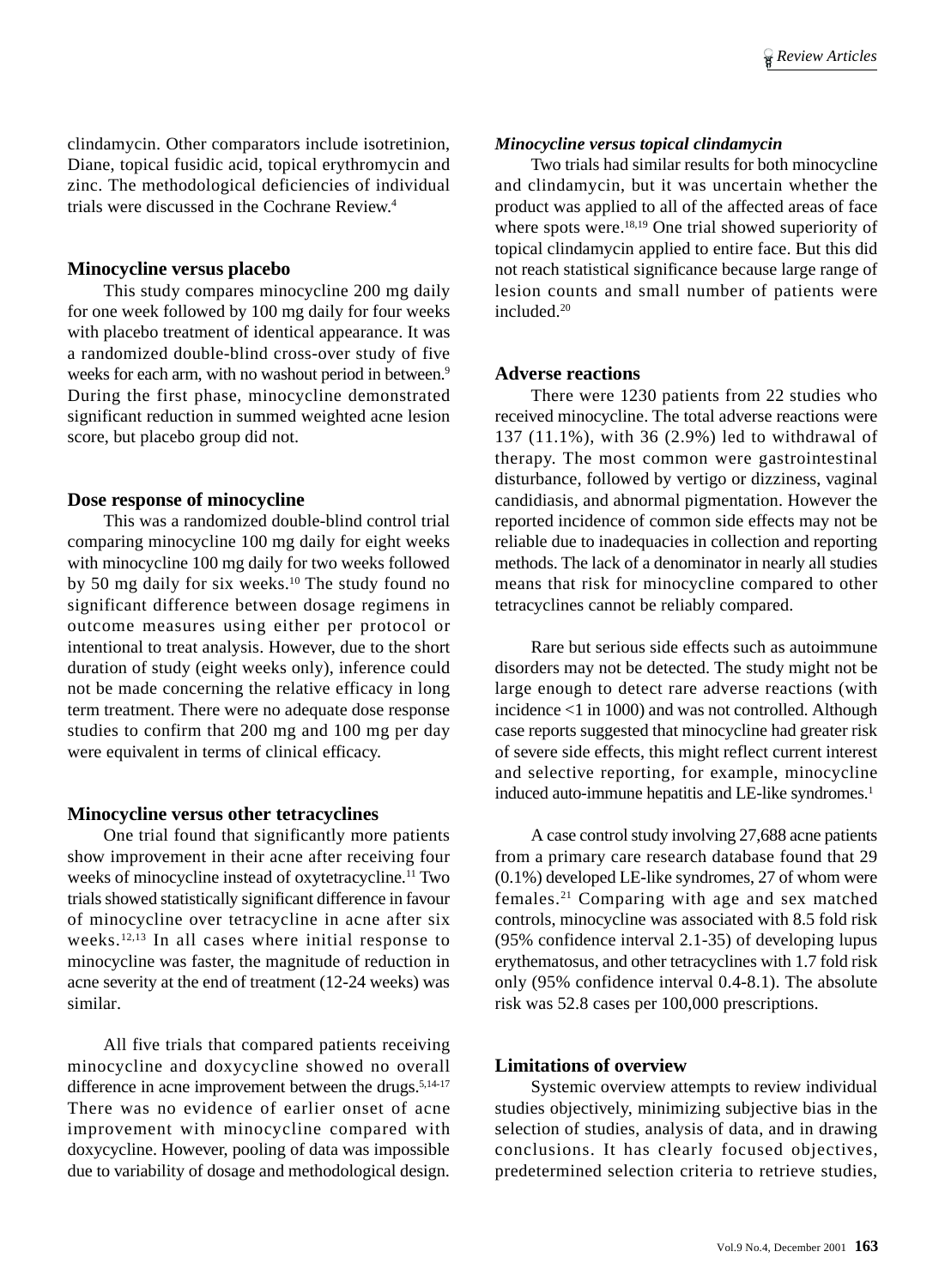exhaustive search of literature to avoid publication bias, and translation of foreign languages to avoid language bias. At least two independent reviewers critically appraised the validity of studies, and where possible to pool study results in a systemic fashion (for example, mathematically in meta-analysis before drawing conclusions).

This Cochrane systemic overview was limited by the quality of the individual studies it could find; including heterogeneity of primary studies due to methodological insufficiencies, inadequacies of reported data, insufficient numbers of patients. The studies were generally of inadequate duration, majority lasted only 12 weeks, so that assumptions could not be reliably made on long-term therapy. The poor characterization of patients made subgroup analysis impossible. There was a lack of adequate outcome data for analysis. Standardized outcome measures were not available, and pooling of results was impossible. It was also not possible to examine the impact of study design on results (especially the degree of blinding), as many of the studies were inconclusive.

## **Conclusions of overview**

The systemic review concluded that there was no clear cut and unbiased evidence to support the routine first-line use of minocycline in the treatment of acne. Minocycline 100 mg daily is an effective treatment of moderate acne, but no study has shown conclusively any important clinical difference in efficacy between the various tetracyclines in acne therapies. There was insufficient information to make any recommendations concerning the appropriate dose of minocycline that should be used. The relative safety of tetracyclines could not be adequately determined, and there was an inherent inability of the studies to detect rare events. However, one case control study suggested minocycline in acne therapy was associated with higher risk of lupus erythematosus syndromes than other tetracyclines.

## **APPLYING EVIDENCE IN CLINICAL PRACTICE**

When applying the findings and conclusions of external evidence to patient care in the clinical setting,

the combination of individual's clinical experience with best available external evidence is important. This personal experience is required to make judgement as to whether the external evidence found may be appropriately applied to the clinical situation in hand, taking into account individual patient characteristics and preferences (Table 4).<sup>6,22</sup>

## **Conclusion**

Evidence based medical practice begins by asking an answerable question arising from daily clinical practice, continues with searching for the best available external evidence and critically appraising this evidence for its validity and importance, and eventually its application into clinical practice.

Starting from a clinical scenario, a literature search was initiated for the best available external evidence on the relative risk and benefits of minocycline in the treatment of acne vulgaris. A Cochrane systemic review located 27 randomized controlled trials. They were generally of inadequate size and quality to meet requirements of the systemic review. Although minocycline is an effective treatment for mild to moderate acne vulgaris, there was no reliable randomized controlled trial evidence to justify its continued first line use, given the price and concerns about safety that still remains.

## **Table 4. Applying evidence based medicine in clinical practice**

| <b>Therapy</b>                                              |
|-------------------------------------------------------------|
| 1. Can the results be applied to my patient care?           |
| Is my patient so different from those in the trial that its |
| result can't help me?                                       |
| How great would be the potential benefit of therapy         |
| actually be for my patient?                                 |
| 2. Were all clinically important outcomes considered?       |
| Are the benefit worth the harms and the costs?              |
| What alternative treatments are available?                  |
| 3. Is my patients' values and preferences satisfied by the  |
| regimen and its consequence?                                |
| Do my patient and myself have a clear assessment of their   |
|                                                             |

*values and preferences? Are they met by this regimen and its consequences?*